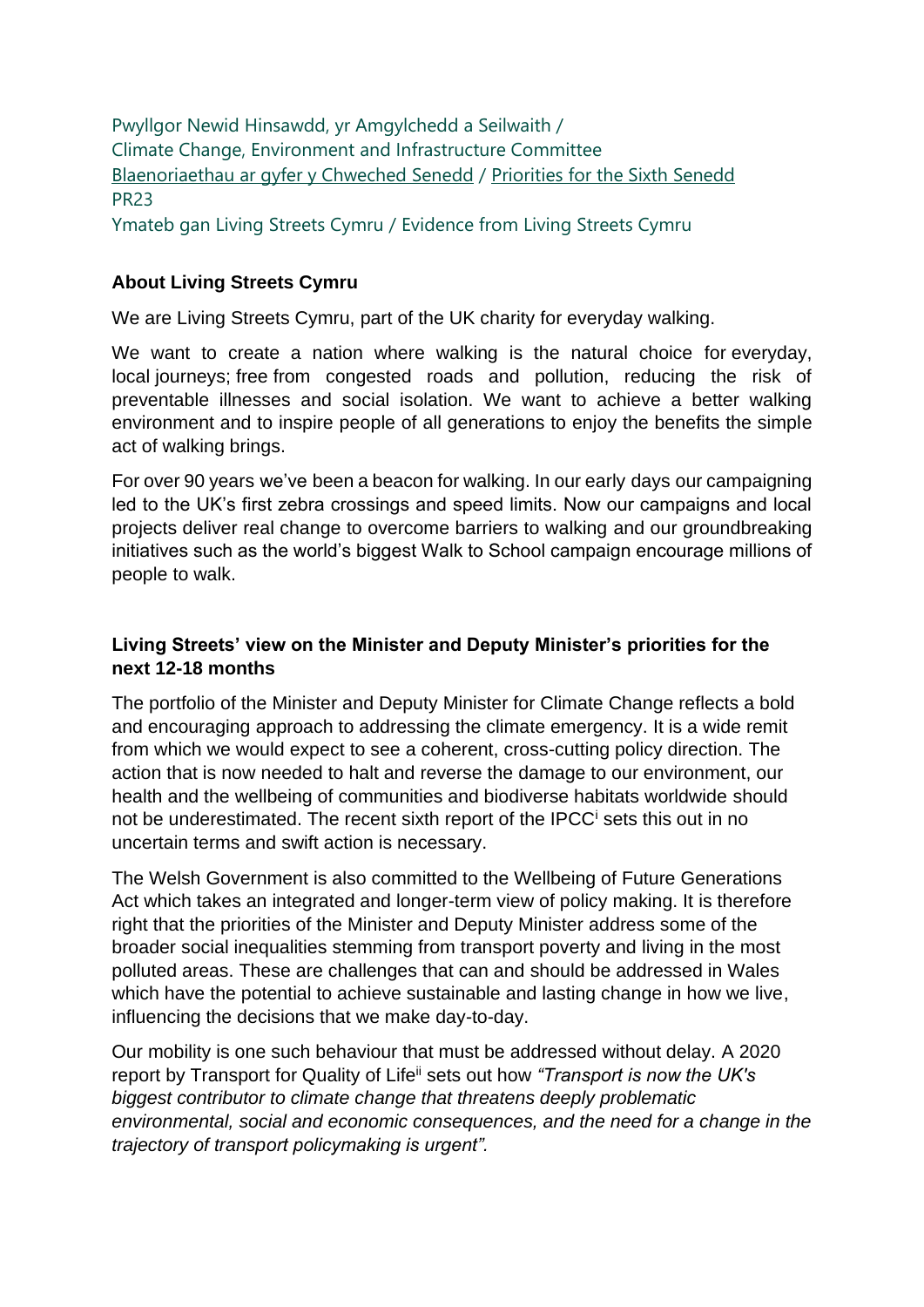Furthermore, in the Welsh policy context, the report goes on to say that *"achieving the wellbeing goals enshrined in the Wellbeing of Future Generations Act (2015) cannot be achieved without tackling transport as the rogue sector that is performing worst in reducing climate damaging emissions"*. This description of transport in Wales as the 'rogue' sector stems from the study's finding that every other sector of the Welsh economy has significantly cut carbon, while transport continues with many types of activity that make things worse.

Living Streets is clear that our cities, towns and villages must be reimagined so that we reduce car dominance and enable everyone to walk or cycle for their everyday journeys. Meaningful reductions in carbon emissions, and improvements in air quality and road safety will be achieved with a significant shift from car journeys to active forms of travel such as walking and cycling; the successful integration of active travel with public transport modes for longer journeys; and the decarbonisation of freight, including adopting active travel modes for urban deliveries which itself could remove 7.5 percent of urban vehicle mileage<sup>ii</sup>. Transport, and in particular, decarbonising transport, will play a significant role across the Ministers' portfolio, impacting on Welsh Government's goals for Net Zero, Town Centre Regeneration, Housing, the Environment and Energy, for example.

It is disappointing that despite the positive changes we saw to our street environment throughout the lockdown period, as more people discovered the joy of walking locally, traffic levels have now returned to the same levels as they were in the weeks and months before Covid restrictions came into force<sup>iv</sup>. It is timely that understanding our travel behaviours is prioritised as we recover from the COVID-19 pandemic which exposed barriers to low carbon forms of transport. There are clear challenges to walking, as people have struggled with narrow, uneven pavements, unsafe crossings and growing numbers of private vehicles. Walking often goes hand in hand with public transport yet there are further challenges to public transport use as people have been deterred from travelling on public transport due to safety fears combined with a reduced capacity and increased waiting times. All of this has the potential to tip the balance back in favour of private car use which must not be allowed to happen under any circumstances if we are to see a green and healthy recovery in Wales.

It is also important to recognise that the pandemic has both highlighted inequalities and made them worse. Some people on low incomes of Black, Asian and minority ethnic heritage have been disproportionately affected because they live in areas of high air pollution. The social isolation of older people and those living with disabilities has become worse despite the fact that the number of people who reported feeling lonely in Wales was already 84% in 2019-2020<sup>v</sup>, before lockdown restrictions even began.

Transport must be viewed through a much wider lens than simply enabling our movements between point A and B. In Wales, one third of adults do no physical activity at all<sup>vi</sup>, only one in six 11-16-year-olds meet the Chief Medical Officer's target of 60 minutes of activity every day and childhood obesity is rising<sup>vii</sup>. In 2019, 227 people were killed or seriously injuredviii on roads in Wales, up from 208 in 2015.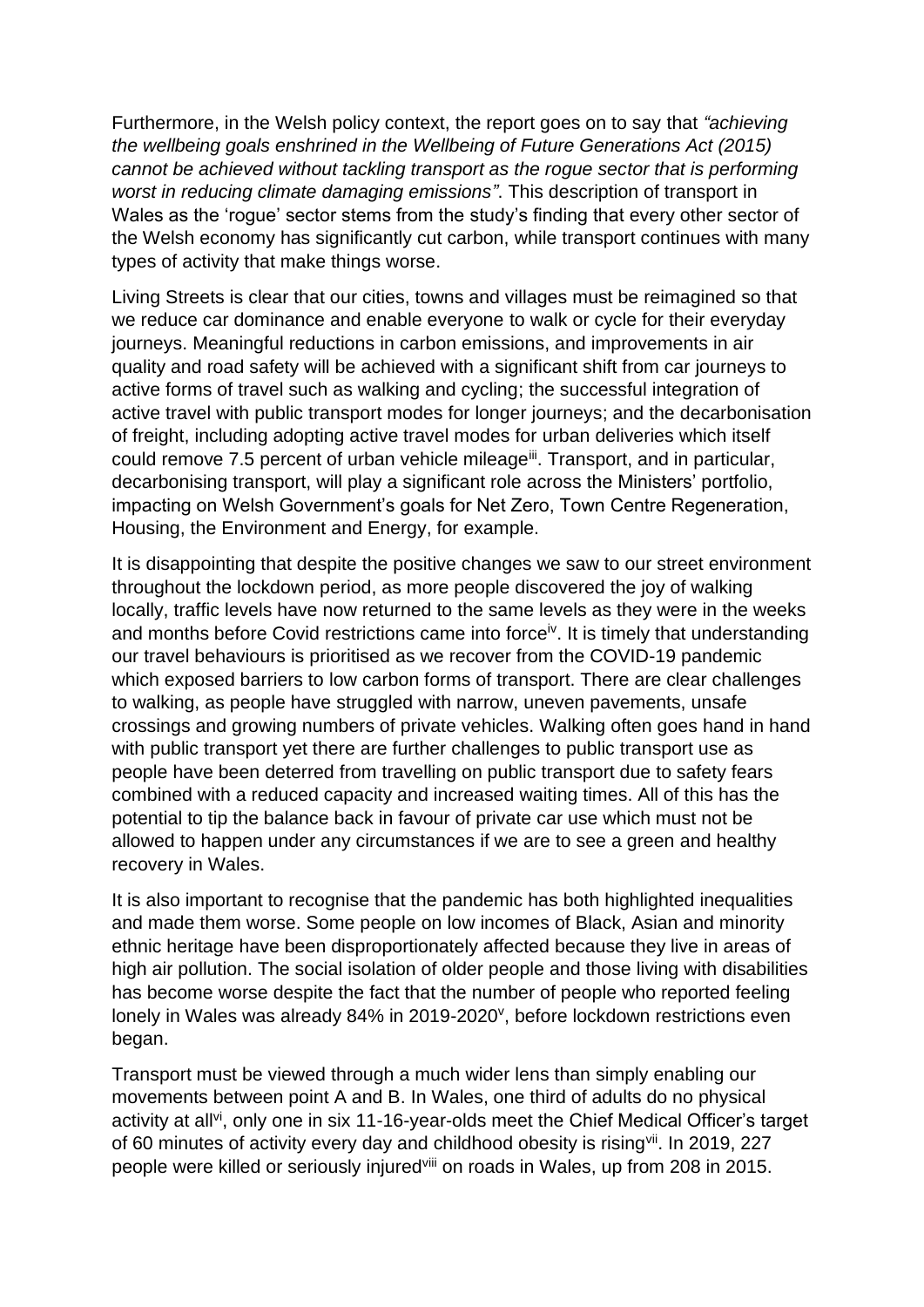And, an estimated 1,000 to 1,400 deaths each year are attributable to human-made air pollution<sup>ix</sup>. We must take the perspective of the impact of transport infrastructure on our communities and way of life. It is about the bigger picture of creating places to live, work and spend time that offer wellbeing, health and environmental benefit now and for future generations.

## **Which of these priorities the Committee should be focusing on over the next year or so?**

Living Streets welcomed the Wales Transport Strategy published by the previous Welsh Government which puts walking at the top of the transport hierarchy and introduced some strategic commitments including a ban on pavement parking and a change to national default speed limits, with one of the aims being to encourage more active travel. We are further encouraged to see these commitments within the new Programme for Government. Living Streets would welcome the Climate Change Committee's scrutiny of this Strategy and its implementation to ensure the best outcomes for our climate and public health.

A Clean Air Act for Wales is discussed in the letter which outlines the priorities of the Ministers (under Environment), however, it remains that there is no sense of urgency behind the tabling of this Bill. Living Streets calls on the Climate Change Committee to challenge this and bring this Bill forward in the Legislative Programme. In Wales, an estimated 1,000 to 1,400 deaths each year are attributable to human-made air pollution<sup>x</sup>. Whilst a Clean Air Act for Wales was a commitment of the previous Welsh Government, we alongside our colleagues in the Healthy Air Cymru coalition, are disappointed that no such Bill was laid during that term. The Clean Air Bill White Paper published by the previous Welsh Government proposed to do so in the sixth Senedd term, however, given the known health implications of air pollution on all sectors of the community, there is a real urgency to move forward with this.

In 2020, in a world-first ruling, a coroner confirmed that excessive air pollution made a material contribution to the death of 9-year-old Ella Kissi-Debrah. This young girl died in February 2013 after suffering a fatal asthma attack. She had previously suffered seizures and made almost 30 hospital visits. Air pollution will now be listed as Ella's cause of death, the first time this has happened in the world. Young children, such as Ella, do not have the luxury of waiting several more years, potentially into the seventh Senedd term, before we see policy making an impact on the ground.

It is Living Streets' view that in bringing all of this work together, the over-arching focus of the Committee in the immediate term should be the focus on achieving Net Zero with the proposed publication of a Welsh Government Low Carbon Plan to be published coinciding with COP26 in Glasgow later this year. Decarbonisation of transport has a big part to play in this, particularly through behaviour change and modal shift. Ambitious goals such as car-free towns and cities, car-free housing developments, a decarbonised public transport system and ease of walking and cycling in both urban and rural settings must be acted on now to ensure we are